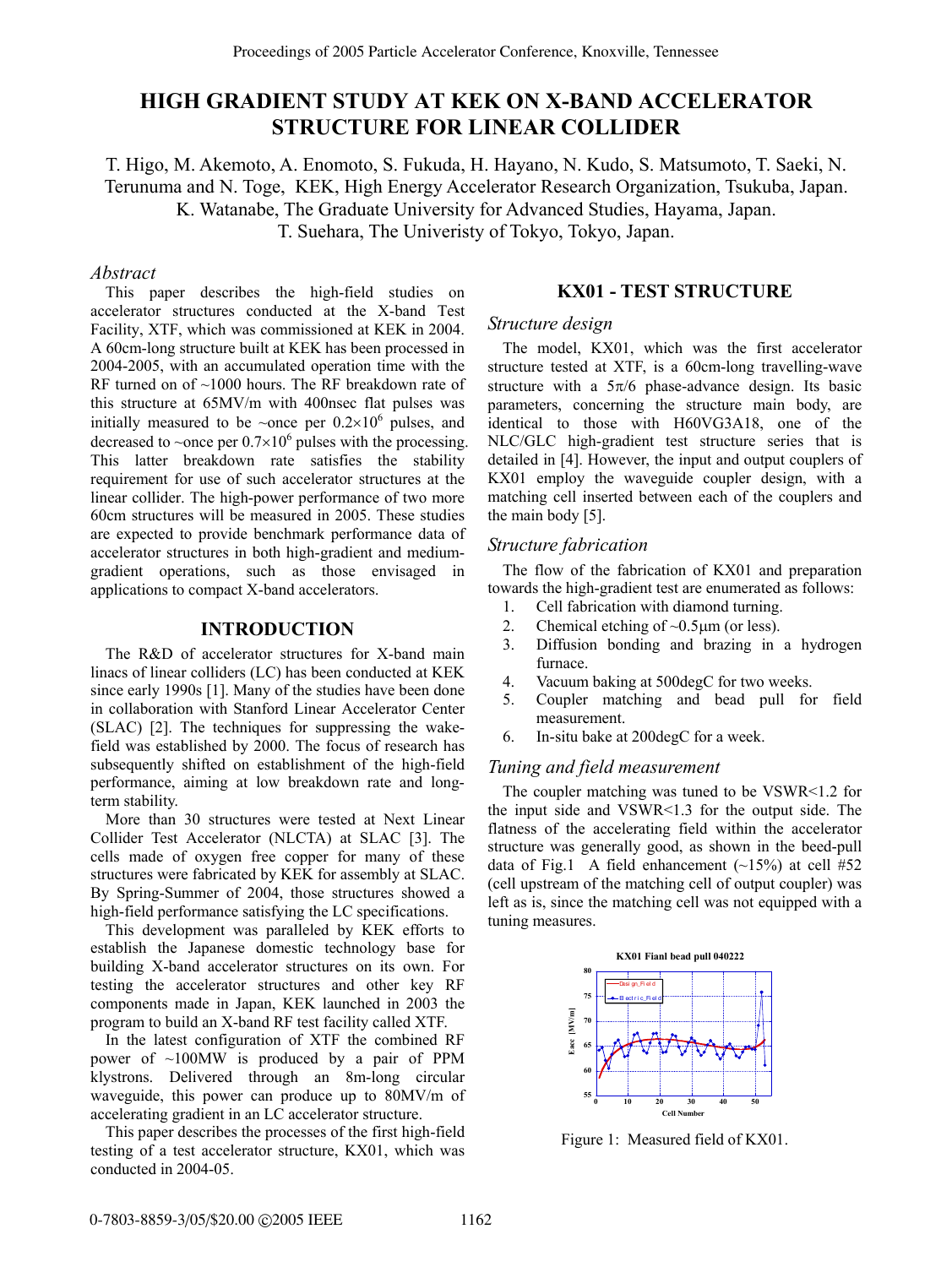# **TEST FACILITY**

# *Hardware setup*

XTF was founded at KEK with the aim of high field evaluation of various X-band RF components for linear collider. The output power from two klystrons are combined with a 3dB hybrid, and transported through a 8m-long, low-loss  $TE_{01}$  circular waveguide which was built by SLAC. The power is then brought into a  $TE_{10}$ WR90 rectangular waveguide, and split into two arms for feeding the input coupler of the accelerator structure (Fig. 2). By adjusting the thickness of the gasket to insert, the left-right phase difference of the two arms is tuned to within a few degrees.



Figure 2: Setup around accelerator structure.

#### *Breakdown detection*

To monitor the reflected and transmitted RF signals, directional couplers with crystal detectors attached are introduced at various spots on the WR90 waveguide. Ten X-ray monitors, each consisting of a plastic scintillator and a photo-multiplier, are set, facing the structure. Acoustic sensors are installed on each individual cells of the accelerator structure as well as the waveguide for detecting the acoustic emission due to breakdowns.

RF interlocks are set to stop the next pulse in case of an excessive power reflection toward the klystrons. Pressure levels at various positions within the waveguide are monitored with cold cathode gauges and the interlock level is set at  $10^{-4}$  Pa.

The RF pulse shapes for every pulse (towards the structure, reflection from the structure and transmitted through structure) are recorded with flash ADC (500MHz) CAMAC modules. The pulses are compared to those of the previous pulse. If any of the pulses changes by more than the interlock level preset in the software, the pulse is identified as a breakdown event. Typical setup parameters are listed in Table 1.

The acoustic sensors (64 units in total) [6] were distributed as needed, at the locations of interest. Their signals are recorded for each breakdown pulse and two preceding it for offline studies.

The magnitude and timing of the X-ray signals are also recorded. The X-ray monitor is found to be very sensitive to the structure breakdown and use as one of the sources for interlocking the system. A good correlation between the RF and X-ray signals are observed.

|  |  |  |  | Table 1: Typical interlock level in fast ADC. |
|--|--|--|--|-----------------------------------------------|
|--|--|--|--|-----------------------------------------------|

| Pulse | Reflection | Transmission |
|-------|------------|--------------|
| Value | Peak       | Integral     |
| Level | $> 200\%$  | < 95%        |

#### *Processing history*

The history, up to the end of April 2005, of KX01 processing is shown in Fig. 3. The total number of pulses accumulated is about  $180 \times 10^6$ . The pulse width and the repetition rate were 400ns and 50Hz, respectively, throughout this period. Prior to this, a processing with  $10\times10^6$  pulses at a pulse length shorter than 400nsec was applied. In addition, a few tens of hours were devoted to study behaviours with longer pulses. Dark currents were measured to be several µA initially. It became below the detection limit  $(1 \mu A)$  after a processing for 1000 hours.



Figure 3: Power versus RF ON period for KX01 processing.

# **HIGH GRADIENT PERFORMANCE**

#### *Breakdown rate*

The RF breakdown rates of the structure at the accelerator fields between 50 and 68 MV/m were measured at various stages of the processing. The result is summarized in Fig. 4.

**Breakdown Rate at 50Hz and normalized to 65MV/m**



Figure 4: Breakdown rate normalized at 65MV/m with flat pulse shape.